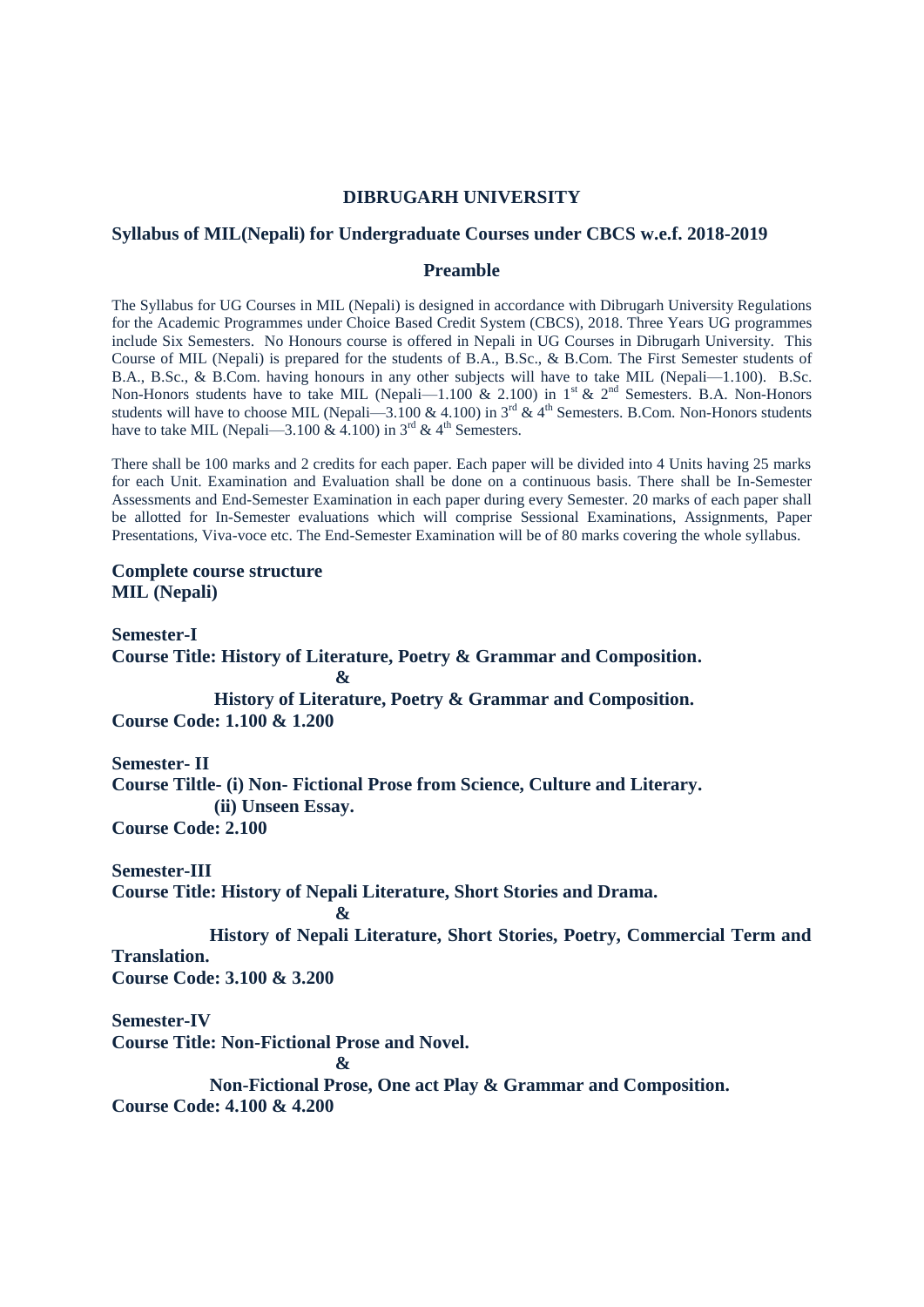# **Syllabus for B.A., B.Sc. & B.Com. (Honor Course) 1st Semester**

Syllabus for MIL (Nepali) Course Title - History of Nepali Literature, Poetry & Grammar and composition. Course Code – 1.100 Internal Assessment -20 Total Credit – Final Exam (Semester) - 80 Total Marks - 100

**Objective**:- This paper intends to provide the students a brief knowledge of Nepali Language and literature having major in any subject in BA, B.SC, B. Com  $1<sup>st</sup>$  Semester.

| Unit-I Introduction to the History of Nepali Literature<br>Unit-II Poetry (From 1940 to 1970) |                             | 25                       |                                      |
|-----------------------------------------------------------------------------------------------|-----------------------------|--------------------------|--------------------------------------|
| (b)                                                                                           | (a) Ram Van Gaman<br>Vasant | $\overline{\phantom{a}}$ | Bhanu Bhakta Ach<br>Lekh Nath Poudel |

|     | (c) Bhikhari                | Ξ.                       | L.P. Devkota           |
|-----|-----------------------------|--------------------------|------------------------|
|     | (d) Yatri                   | -                        | Madhay Ghimire         |
|     | (e) Hami                    | $\overline{\phantom{0}}$ | <b>Bhupi Sherchand</b> |
| (f) | Chorilai Manchitra Padhauda | $\overline{\phantom{a}}$ | Vijay Malla            |

### **Unit- III Poetry (From 1971 to 2010)**

| (a) | Rahar                          | Hari Bhakta Katuwal        |
|-----|--------------------------------|----------------------------|
| (b) | Vidva                          | CL Upadhyaya               |
| (c) | Ajoko Pidi Kaha layeko Manchhe | <b>KB Nepali</b>           |
|     | (d) Sunami 2004                | Dr. L.P. Parajuli          |
| (e) | Janhabi                        | <b>Bhabilal Lamichhane</b> |
|     | Yo Kavita yaha Yeshari         | Dr. R Bhandari             |
| (g) | Disha Heen                     | Mohan Subedi               |
|     | Sapnako Ghar                   | Dr. Daibaki Devi Timsina   |

## **Unit- IV. Grammar & Composition 25.**

Emphasis is laid on following topics:-

- (a) Karak ra Vibhakti-
- (d) Kriya ra Bhedharu
- (c) Samas
- (d) Pratyay
- (e) Upasarga
- (f) Lokokti ra Bagdhrara

#### **Text Book:-**

1. Sahitya kunja vol. -I – Swatantra Sahitya Manch Digboi.

2. Madhyamik Nepali Vyakaran ra rachana – Gangtak – Sikkim.

### **Reference Book:-**

1. Sarma, Dr. T.N., *Nepali Sahitya ko Itihas*, Sankalpa Prakashan, Kathmandu Nepal, 2039 B.S. 2. Joshi, Dr. K.B., *Devkota*, Sajha Prakashan Kathmandu, Nepal 2042 B.S.

Bhanu Bhakta Acharya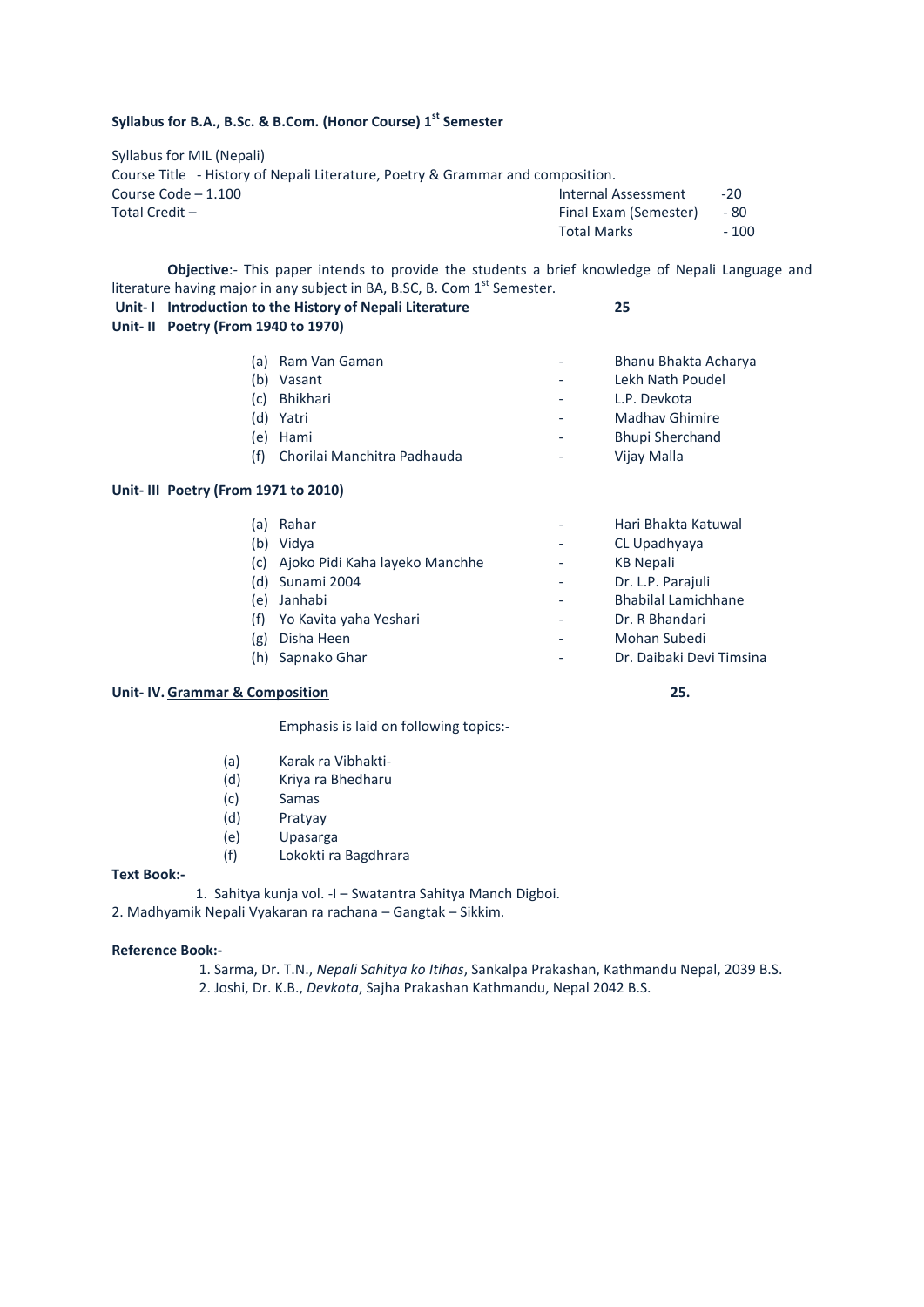# **Syllabus for the B.Sc. (Non Honor Course) 1st Semester**

Syllabus for MIL (Nepali) Course Title - History of Nepali Literature, Poetry & Grammar and composition. Course Code- 1.100<br>
Total CreditTotal CreditTotal CreditTotal CreditTotal CreditInternal Assessment
Course Code1.100
Internal Assessment
Internal Assessment
Internal Assessment
Internal Assessment
Internal Asse Final Exam (Semester) Total Marks - 100

**Objective:-** This paper intends to provide a brief knowledge of Nepali language and literature to the students having Non major in B.SC, 1<sup>st</sup> Semester.

| Unit-1<br>Unit-II | Introduction to the History of Nepali Literature<br>Poetry (From 1940 to 1970)<br>Text (Sahitya Kunja Vol- I) |                          |                        | 25. |
|-------------------|---------------------------------------------------------------------------------------------------------------|--------------------------|------------------------|-----|
|                   | Ram Van Gaman<br>a)                                                                                           | $\overline{\phantom{a}}$ | Bhanu Bhakta Acharya   |     |
|                   | Vasant<br>(b                                                                                                  | $\overline{\phantom{a}}$ | Lekh Nath Poudel       |     |
|                   | <b>Bhikhari</b><br>(c)                                                                                        | -                        | LP Devkota             |     |
|                   | (d)<br>Yatri                                                                                                  | $\overline{\phantom{a}}$ | <b>Madhay Ghimire</b>  |     |
|                   | Hami<br>e)                                                                                                    | ٠                        | <b>Bhupi Sherchand</b> |     |
|                   | Chorilai Manchitra Padhauda<br>(f)                                                                            | $\overline{\phantom{a}}$ | Viay Malla             |     |

## **Unit- III Poetry (From 1971 to 2010)**

## **Text (Sahitya Kunja Vol- I)**

| (a) | Rahar                              | Hari Bhakta Katuwal        |
|-----|------------------------------------|----------------------------|
| (b) | Vidva                              | CL Upadhyaya               |
|     | (c) Ajoko Pidi Kaha layeko Manchhe | <b>KB Nepali</b>           |
| (d) | Sunami 2004                        | Dr. LP Parajuli            |
| (e) | Janhabi                            | <b>Bhabilal Lamichhane</b> |
| (f) | Yo Kavita yaha Yeshari             | Dr. R Bhandari             |
| (g) | Disha Heen                         | Mohan Subedi               |
| (h) | Sapnako Ghar                       | Dr. Daibaki Devi Timsina   |

# **Unit- IV Grammar & Composition 25.**

Emphasis is laid on following topics:-

- (a) Karak ra Vibhakti-
- (b) Kriya ra Bhedharu
- (c) Samas
- (d) Pratyay
- (e) Upasarga
- (f) Lokokti ra Bagdhrara

#### **Text Book :-**

- 1. *Sahitya kunja vol-I*, Swatantra Sahitya Manch Digboi.
- 2. *Madhyamik Nepali Vyakaran ra Rachana*, Gangtak, Sikkim.

#### **Reference Book:-**

1. Sarma, Dr. T.N., *Nepali Sahitya Ko Itihas*, Sankalpa Prakashan, Kathmandu Nepal, 2039 B.S. 2. Joshi, Dr. K.B., *Devkota*, Sajha Prakashan Kathmandu, Nepal 2042 B.S.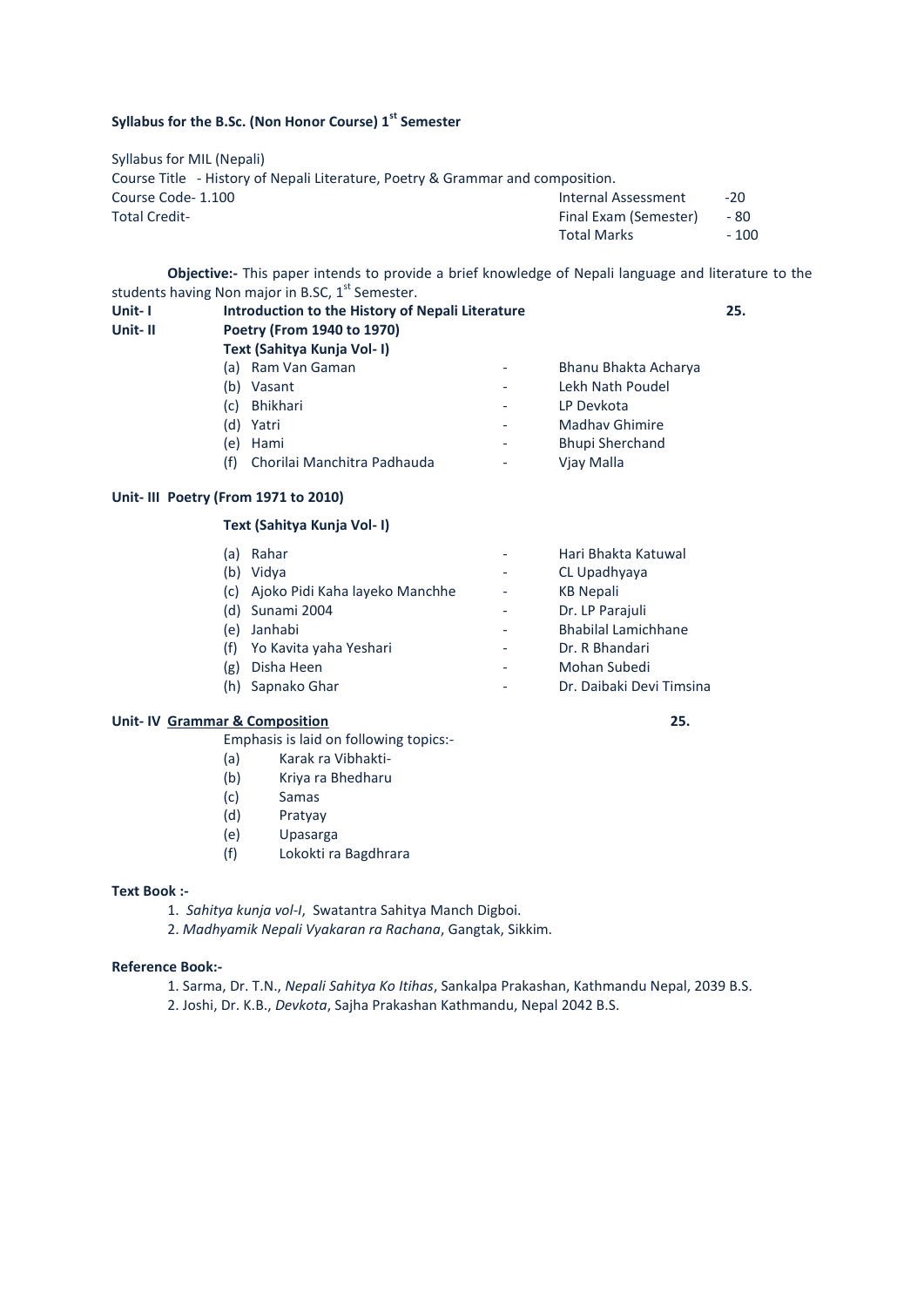#### **Syllabus for B.Sc.(Non-Honor Course) 2nd Semester**

| Syllabus for MIL (Nepali)                                                 |                       |        |
|---------------------------------------------------------------------------|-----------------------|--------|
| Course Title- (i) Non-Fictional Prose from Science, Culture and Literary. | Internal Assessment   | $-20$  |
| (ii) Unseen Essay                                                         | Final Exam (Semester) | -80    |
| Course Code-2.100                                                         | <b>Total Marks</b>    | $-100$ |
| <b>Total Credit-</b>                                                      |                       |        |

**Objective:-** This paper intends to provide an idea about Scientific Literature and Nepali non-fictional prose for the students of B.Sc.(Non-Major Course) 2nd Semester. **Unit- I 25**

|                             | (a)<br>(b)<br>(c) | Golakikaran Ek Nagpash Ho<br>Bijnyan Adhyana ko Prarambhik kaal<br>Brahmanda, Prakriti, Manushya ra Bijnyan | -Dr. J. Upadhyaya<br>- Tilak Sharma Lamsal<br>- L.N. Upadhyaya<br>(Chapagain) |     |
|-----------------------------|-------------------|-------------------------------------------------------------------------------------------------------------|-------------------------------------------------------------------------------|-----|
| Unit-II                     |                   | Non fictional prose (Culture)                                                                               |                                                                               | 25. |
|                             | (a)<br>(b)        | Bharat Barshako Gaurav May Parampara<br>Lok jivan ra nepali sanskriti                                       | -Tara Pati Upadhyaya<br>-Debi charan Sedai                                    |     |
|                             |                   | Unit-III Non fictional prose (Literary)                                                                     | 25.                                                                           |     |
|                             | (a)<br>(b)        | Sahitya ra Samaj<br>Nepali Sahitya ko Itihas ma Sarvashrestha<br>Purush.                                    | -Yedunath Khanal<br>-L.P. Devkota                                             |     |
| <b>Unit-IV Unseen Essay</b> |                   |                                                                                                             | 25.                                                                           |     |

**Text Book**:-

1. Giri, K.R. & Sadai, D.C., *Sahitya Kunja vol-IV (Nibandha Khanda)* G. Tek Prakashan, Digboi., 2012.

#### **Reference Book**:-

1. Upadhyay, Dr. Jamadagni, *Jaba Vijnan Bolchha*, Nepali Sahitya Parisad, Assam, 2003.

2. Lamsal, Tilak Sharma, *Vijnanka kuraharu*, Mukti Prakashan, Jalpaiguri, 1993.

3. Chapagain, Loknath Upadhyaya & Chapagain Sri Jagannath Upadhyay, *Lok Nibandha*, Shillong, 2001.

4. Upadhyay, Tarapati, *Nibandha Guchha*, Kiran Bala, Udalguri, 2002.

5. Giri, K.R., *Sahitya Manch Vol-IV*, Digboi, S. Sahitya Manch,2010.

6*. Nepali Gadya Sangraha Vol-2,* Sajha Prakashan Kathmandu Nepal 2040 B.C.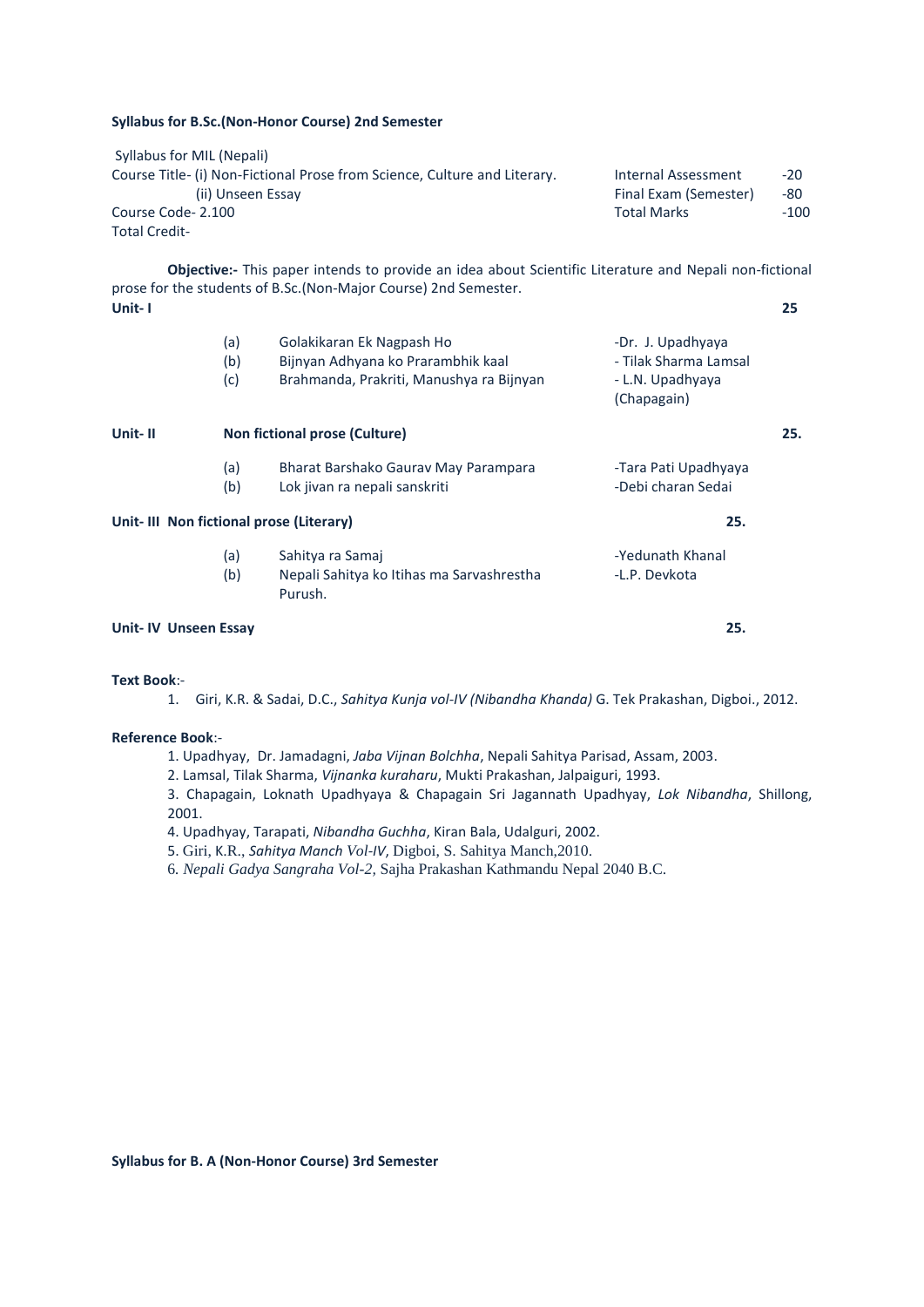Syllabus for MIL (Nepali) Course Title- History of Nepali Literature, Short Stories and Drama. Internal Assessment -20 Course Code- 3.100 Final Exam (Semester) - 80 Total Credit- **Total Credit- Total Marks**  $\sim$  100

**Objective**:- This paper intends to provide an idea about the history of Nepali Literature, fictional prose and drama for the students of B.A 3rd semester.

**Unit- I Introduction to History of Nepali Literature 25.**

| <b>Fictional Prose (1940 -1970)</b> |                        |
|-------------------------------------|------------------------|
| Text- (Sahitya Kunja - Vol-II)      |                        |
| (a) Bida                            | -G.P. Mainali          |
| (b) Paribanda                       | -Pushkar Samsher J.B.R |
| Biha<br>(c)                         | -B.P. Koirala          |
| (d) Ritto Kakh                      | -D. Upadhyaya          |
|                                     |                        |

### **Unit- III Fictional Prose (1970-2010)**

| Text- (Sahitya Kunja – Vol-II) |                    |    |
|--------------------------------|--------------------|----|
| (a)Dajuko Paramveer Chakra     | -Y.B. Rana         |    |
| (b)Hanso                       | -Sherman Thapa     |    |
| (c)Vidroh                      | -K.R. Giri         |    |
| (d)Samyog                      | -Debi Charan Sedai |    |
| Unit- IV Drama                 |                    | 25 |

(a)Prahlad -Bal Krishna Sama

# **Text Book**:-

**Unit- II Fictional Prose (1940 -1970)**

- 1. Giri, K.R. and Sadai, D.C., *Sahitya Kunja Vol-2, Kotha khanda* : A.J. Smriti Trust, Duliyajan 2012.
- 2. Sama, B.K., *Prahlad*, Sajha Prakasan Kathmandu 2040 B.C.

#### **Reference Book**:-

- 1. Sarma, Dr. T. N., *Nepali Sahitya ko Itihas*, Sankalpa Prakasan Kathmandu, 2039 B. c.
- 2. Sarma, Dr. T. N., *Sama ra Sama ka Kriti*, Sajha Prakasan Kathmandu, 2040 B.C.

### **Syllabus for B. A (Non-Honor Course) 4th Semester**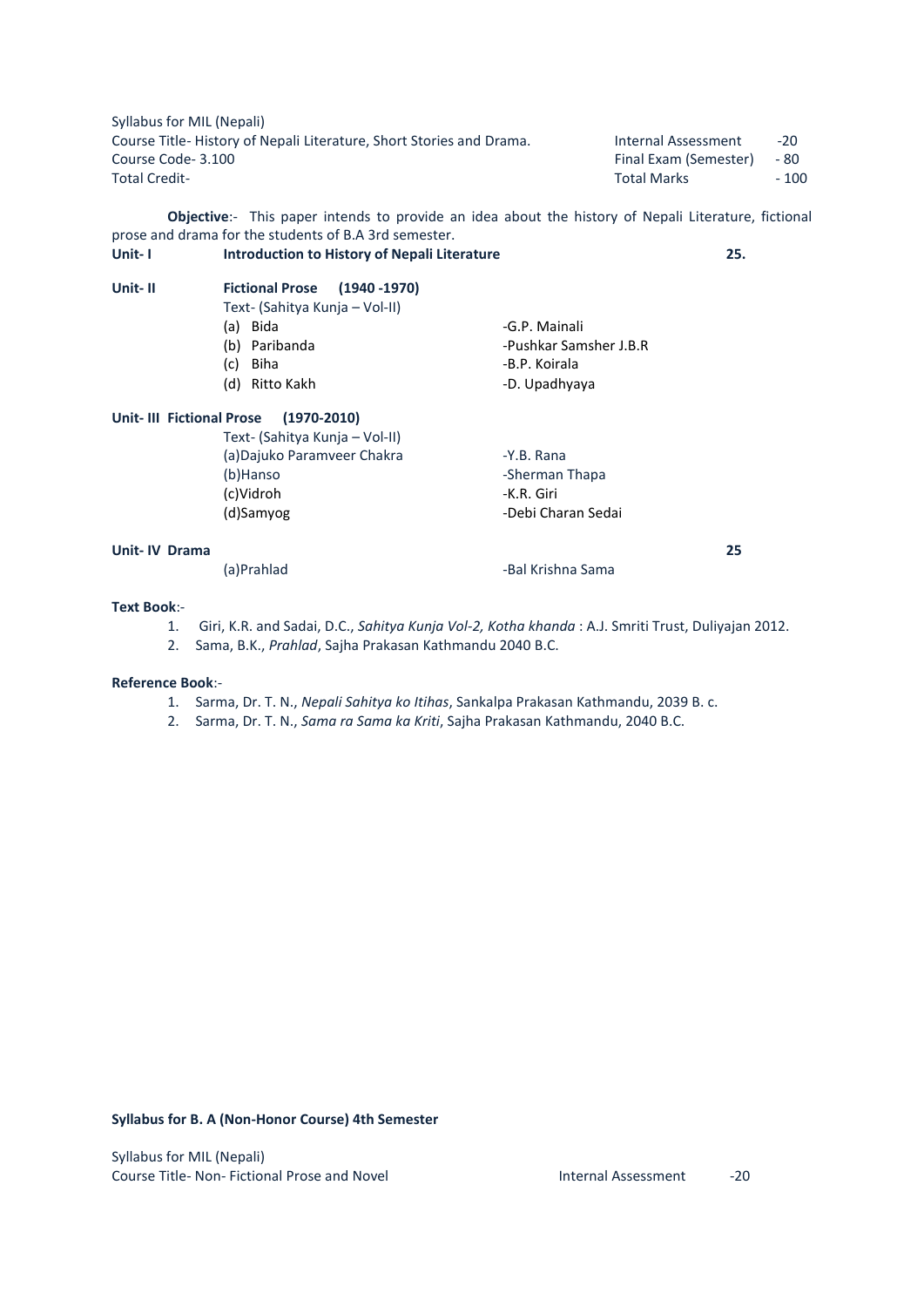| Course Code-4.100<br><b>Total Credit-</b> |                            |                                                              | Final Exam (Semester)<br><b>Total Marks</b>                                                         | $-80$<br>$-100$ |
|-------------------------------------------|----------------------------|--------------------------------------------------------------|-----------------------------------------------------------------------------------------------------|-----------------|
|                                           |                            | Language for the students of B.A 4th semester Course.        | Objective:- This paper intends to provide an idea about the Non fictional prose and novel of Nepali |                 |
| Unit-1                                    | <b>Non fictional Prose</b> |                                                              |                                                                                                     | 25              |
|                                           |                            | Text Book: - Laxmi Nibandha Sangrah                          | -Laxmi Prasad Devkota                                                                               |                 |
|                                           | Selected                   | (I) Sukul Mathi, Panchota Chahine Kuraharu, Santako Kalkarma |                                                                                                     | Topics:-        |
|                                           |                            |                                                              |                                                                                                     |                 |
| Unit-II                                   | <b>Non Fictional Prose</b> |                                                              |                                                                                                     | 25              |
|                                           | Text Book:-                | Nibandha Guchahha                                            | -Tarapati Upadhyaya                                                                                 |                 |
|                                           | Selected Topics:-          |                                                              |                                                                                                     |                 |
|                                           | Prakritik Sampada          |                                                              | Nagarik Adhikar abam kartabya, Bharatiya Pratham Tel Udyog, Asomko                                  |                 |
| Unit-III Novel                            |                            |                                                              |                                                                                                     | 25              |
|                                           | Aandhi<br>$Text:$ -        |                                                              | Loknath Upadhyaya Chapagain                                                                         |                 |
| Unit-IV                                   | <b>Unseen Essay</b>        |                                                              |                                                                                                     | 25              |
| <b>Text Book:-</b><br>1.                  |                            |                                                              | Devkota, Laxmi Prasad, Laxmi Nibandha Sangraha, Sajha Prakasan Lalitpur, 2044 B.C.                  |                 |

- 2. Upadhyay, Tarapati, *Nibandha Guccha*, Kiran Bala Udalguri, 2002.
- 3. Chapagain, Loknath Upadhyay, Aandhi (Novel).

**Reference Book**:-

**Syllabus for B. COM (Non-Honor Course) 3 rd Semester**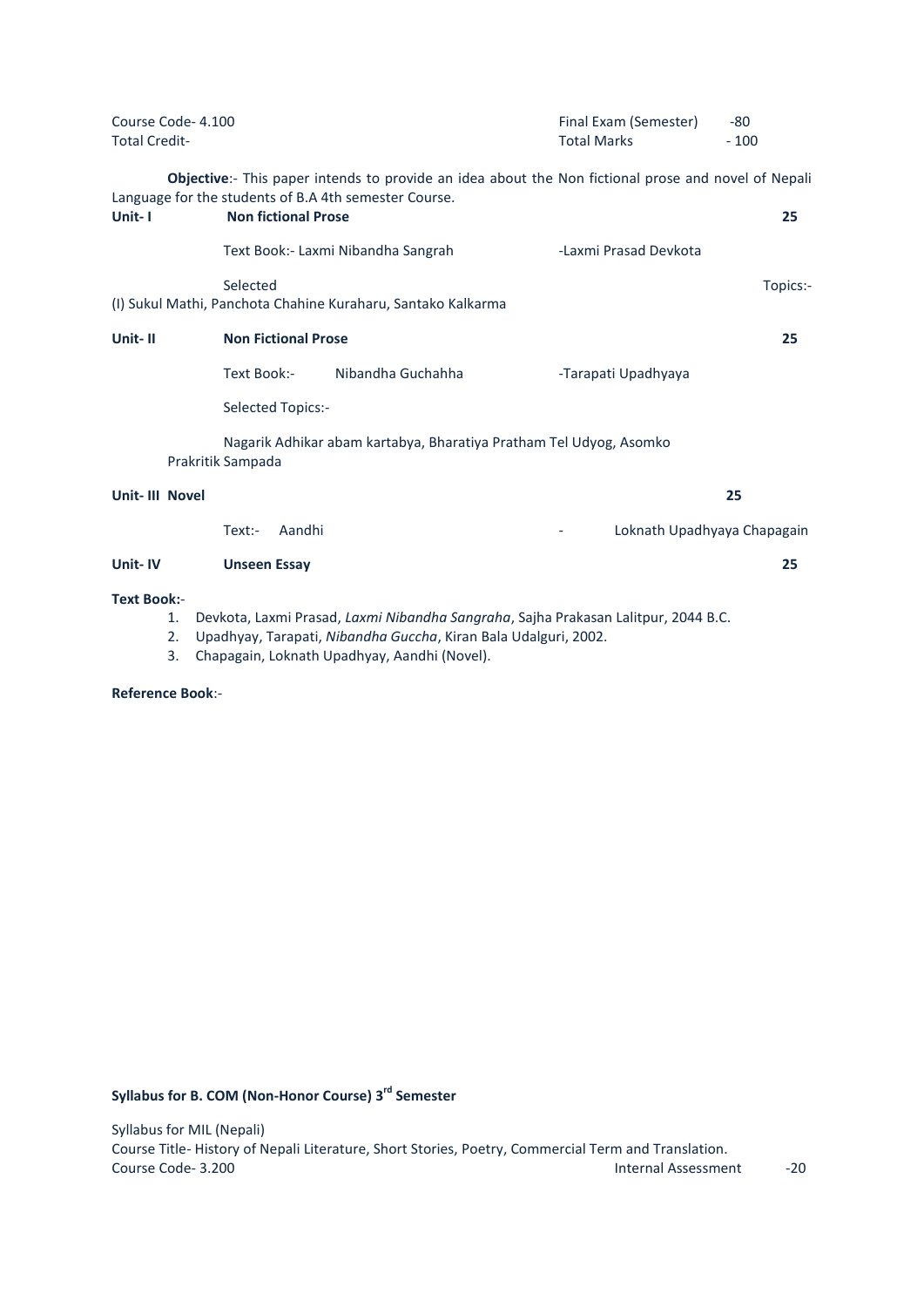| <b>Total Credit-</b> | Final Exam (Semester) | - 80   |
|----------------------|-----------------------|--------|
|                      | <b>Total Marks</b>    | $-100$ |
|                      |                       |        |

**Objective**:- This paper intends to provide a brief knowledge about the history of Nepali literature, commercial term, translation, Nepali prose and Nepali poetry in Non Major Course for the students of B.Com 3rd semester Course.

|                                | Unit- I History of Nepali Literature                                                              |                                                 | 25       |    |
|--------------------------------|---------------------------------------------------------------------------------------------------|-------------------------------------------------|----------|----|
| <b>Unit-II Fictional Prose</b> |                                                                                                   |                                                 | 25       |    |
|                                | <b>Selected Topics from Fictional Prose</b>                                                       |                                                 |          |    |
|                                | Munga Ko Cholo<br>(a)<br>Bholi Udaune Surya<br>(b)<br>Telephone<br>(c)                            | -L.B. Kshattri<br>-D.R. Khanal<br>-K.B. Kaushik |          |    |
| Unit-III                       | <b>Poetry and Commercial Term</b>                                                                 |                                                 | 25       |    |
|                                | Poetry<br>(a)<br>Text Book:-14 <sup>TH</sup> Vishram of Tarun Tapaswi<br>Andha Vishwas ma Tapaswi | -Lekhnath Poudel                                |          | 15 |
|                                | (b) Commercial Term                                                                               |                                                 |          | 10 |
| Unit-IV                        |                                                                                                   |                                                 | 25       |    |
|                                | <b>Commercial Letter Writing</b><br>(a)<br>Translation from English to Nepali<br>(b)              |                                                 | 10<br>15 |    |
|                                |                                                                                                   |                                                 |          |    |

# **Text Book:**-

- 1. *Sahitya Kunja* Vol-III., G.Tek Prakasan, Digboi, 2015.
- 2. Paudyal, Loknath, *Tarun Tapaswi*, Sajha Prakashan, Lalitpur, 2044 B.S.

#### **Reference Book:**-

- 1. *Sajha Samalochana*, Sajha Prakashan, Kathmandu, 2044.
- 2. *Sajha Kavita*, Sajha Prakashan, Kathmandu, 2044.

## **Syllabus for B. Com (Non-Honor Course) 4th Semester**

| Syllabus for MIL (Nepali)                                                 |                       |       |
|---------------------------------------------------------------------------|-----------------------|-------|
| Course Title- Non-Fictional Prose, One act play & Grammar and Composition |                       |       |
| Course Code-4.200                                                         | Internal Assessment   | $-20$ |
| <b>Total Credit-</b>                                                      | Final Exam (Semester) | - 80  |